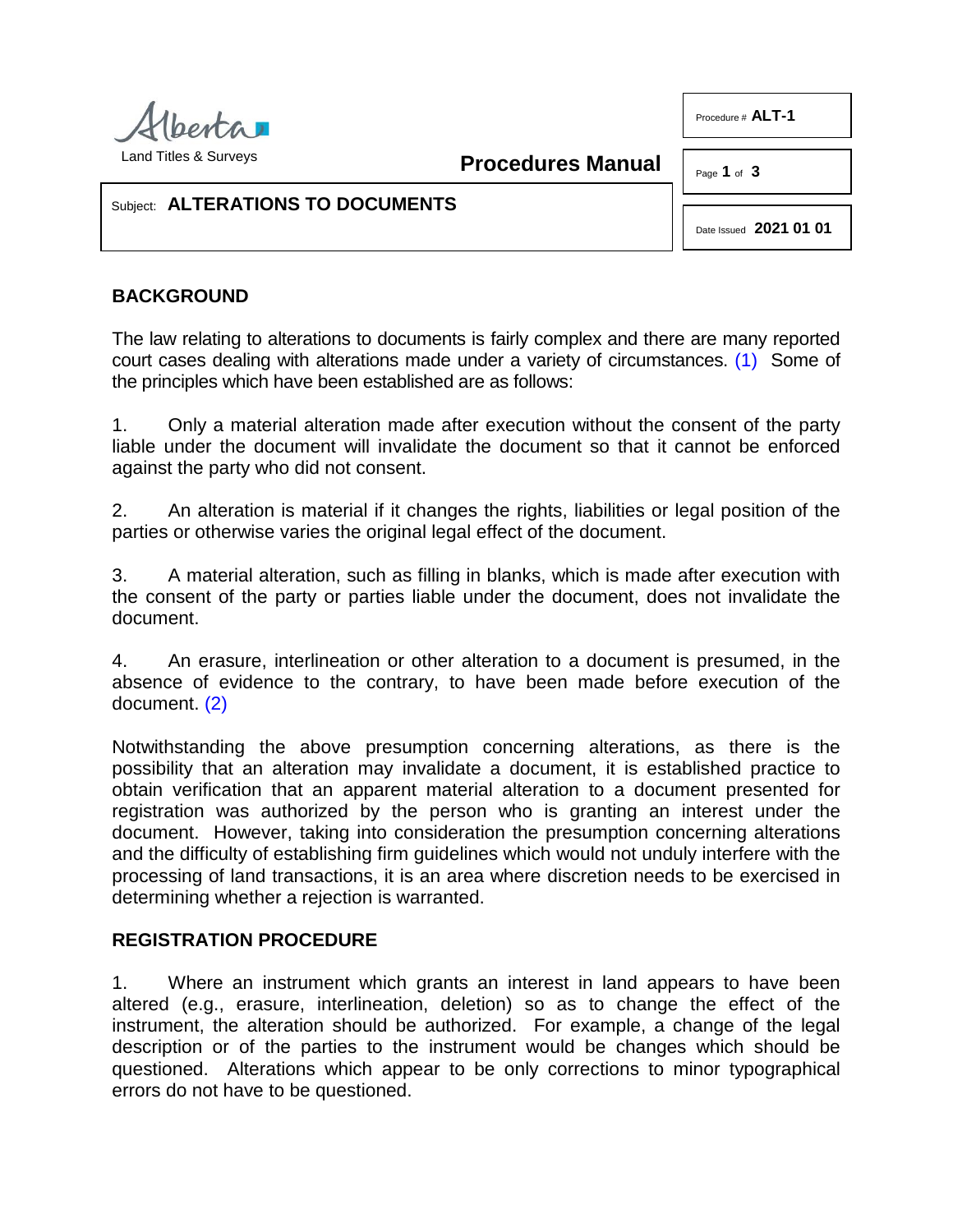2. The authorization should be in the form of the signature of the party granting the interest (e.g., transferor or mortgagor). However, initials can be accepted if is obvious that they are the initials of the party granting the interest. [\(3\)](#page-2-2) The signature of a solicitor or an Alberta Land Surveyor (for documents submitted to survey registrations) can also be accepted as authorization for an alteration if the signature is accompanied by a statement that he has been authorized by the party whose signature would otherwise be required. A letter from the party granting the interest, the solicitor, or Alberta Land Surveyor authorized by that party, confirming that the alteration was authorized may also be accepted and attached to the document.

2 (a) the following is an example of a statement that may be endorsed on the page of the document containing the alteration:

<span id="page-1-0"></span>The changes to *(provide detail of the amendment)* have been completed by *(provide name of signatory), (provide professional designation; Barrister & Solicitor, Lawyer or Alberta Land Surveyor)* with authorization for the amendment provided by *(provide name of the document party authorizing amendment).*

<span id="page-1-1"></span>X (signature of person doing amendment)

3. An instrument is rejected if it contains a number of alterations which make it difficult to determine which ones have been authorized. [\(4\)](#page-2-3)

4. Alterations to affidavits must be initialled by the person before whom the affidavit is sworn. See procedures under [AFF-1,](http://www.servicealberta.ca/pdf/ltmanual/AFF-1.pdf) [AFF-2](http://www.servicealberta.ca/pdf/ltmanual/AFF-2.pdf) and [COR-1](http://www.servicealberta.ca/pdf/ltmanual/COR-1.pdf) for attestation requirements.

5. Only non-material legal descriptions on Caveats may be amended by the Alberta Land Surveyor, all other information can only be amended by the original caveator or the agent who registered the caveat on the caveator's behalf.